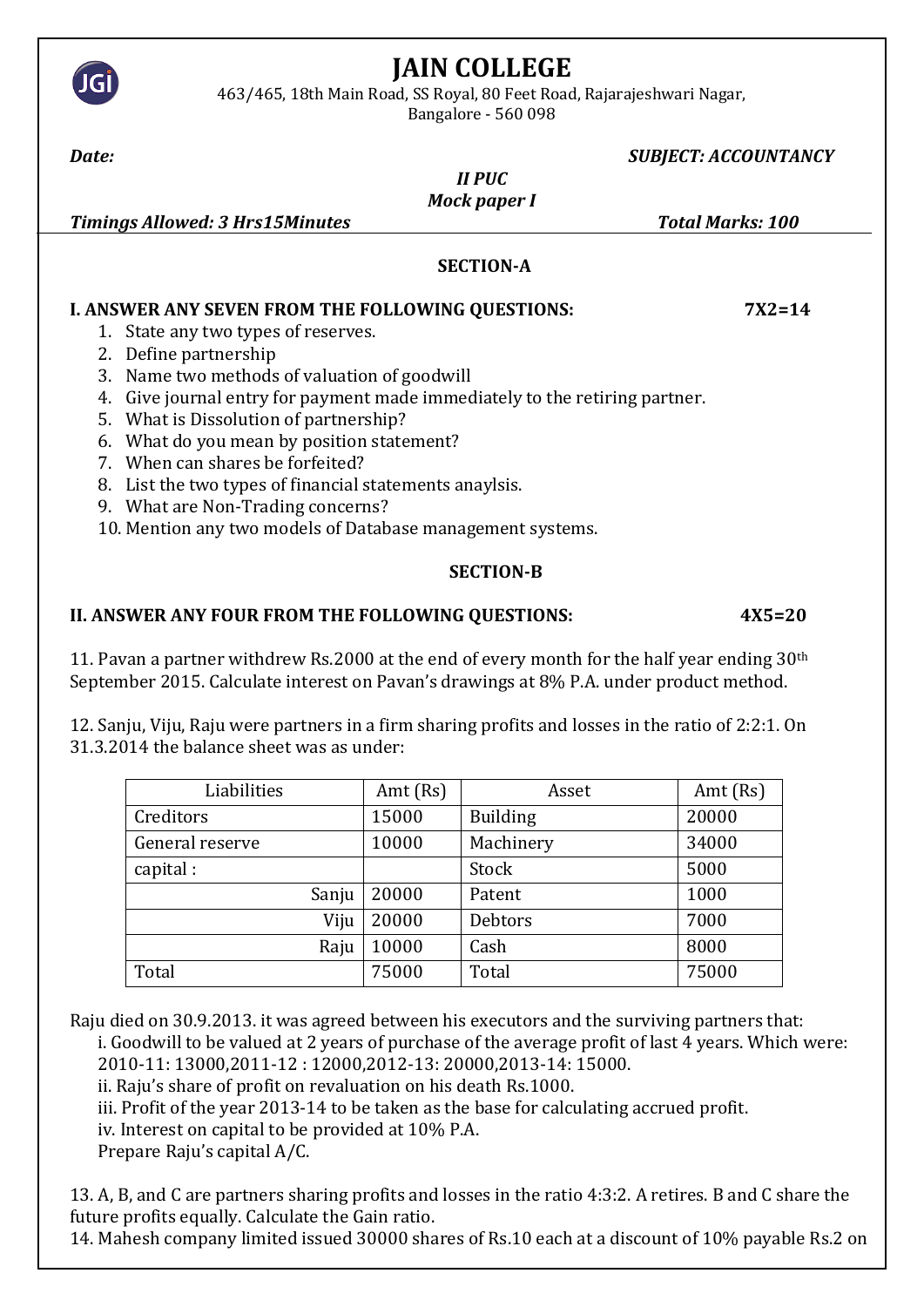application, Rs.3 on allotment and Rs.4 on first and final call. Mr.Anju who held 1000 shares did not pay call money. Mr. Anju's holdings were forfeited and re-issued at Rs.9 per share fully paid. Pass the necessary journal entry for the forfeiture and re-issue of shares.

15. From the following information calculate Stock Turn Over Ratio: Opening inventory- 28000 Closing inventory -38000 Purchases- 40000 Wages-12000 Carriage inwards-4000 Revenue from operations-90000

16. From the following particulars prepare the Receipts and Payments A/C of the Bengaluru Club for the year ending 31.3.2014:

Cash balance on 1.4.2013 Rs.10000, subscription received Rs.8500, library purchased Rs.6000, paid for newspaper and journal Rs.800, paid for printing and stationery Rs.1500, paid for rent Rs.4000, received entrance fees Rs.3000, proceeds for lectures and concerts Rs.4000, paid for lectures and concerts Rs.2000, paid electricity charges Rs.300.

17. Explain the five qualities of information.

## **SECTION-C**

# **III. ANSWER ANY FOUR FROM THE FOLLOWING QUESTIONS: 4X14=56**

18. Supreme company Ltd acquired lease for a term of 4 years by payment of Rs.120000. it is proposed to depreciate the lease by annuity method charging 4% interest P.A. If annuity of Rs.1 for 4 years at 4% is 0.275490, Show Lease A/C and Depreciation for the full period.

19. Yashas and Dhanush are partners sharing profits and losses in the ratio of 5:3. Their balance sheet as on 31.3.2014 stood as follows;

| <b>Liabilities</b> | Amt Rs.  | <b>Assets</b>    | Amt Rs.  |
|--------------------|----------|------------------|----------|
| Creditors          | 10,000   | Cash at bank     | 10,000   |
| Loan from Bank     | 36,000   | Motor vehicle    | 16,000   |
| Capitals           |          | Investment       | 25,000   |
| Yashas             | 1,00,000 | Debtors          | 26,000   |
| <b>Dhanush</b>     | 50,000   | Computers        | 25,000   |
|                    |          | Stock in trade   | 30,000   |
|                    |          | Machinery        | 30,000   |
|                    |          | <b>Buildings</b> | 34,000   |
| <b>Total</b>       | 1,96,000 | <b>Total</b>     | 1,96,000 |

On 1.4.2014 Subhas joins the partnership firm on the following terms:

a. he brings Rs. 50,000 as capital and Rs. 10,000 as goodwill.

b. Good will amount is to be withdrawn by Yashas and Dhanush

c. Write off bad debts Rs. 1,000 and maintain PBD at 5% on debtors.

d. Buildings and computers are depreciated by 2.5% and 5 % respectively.

e. Investments are to be valued at Rs. 20,000.

f. Furniture of Rs. 5,100 not recorded is to be brought into books. Prepare:

Revaluation account, Bank account, Partners capital account and Balance sheet of the firm after admission.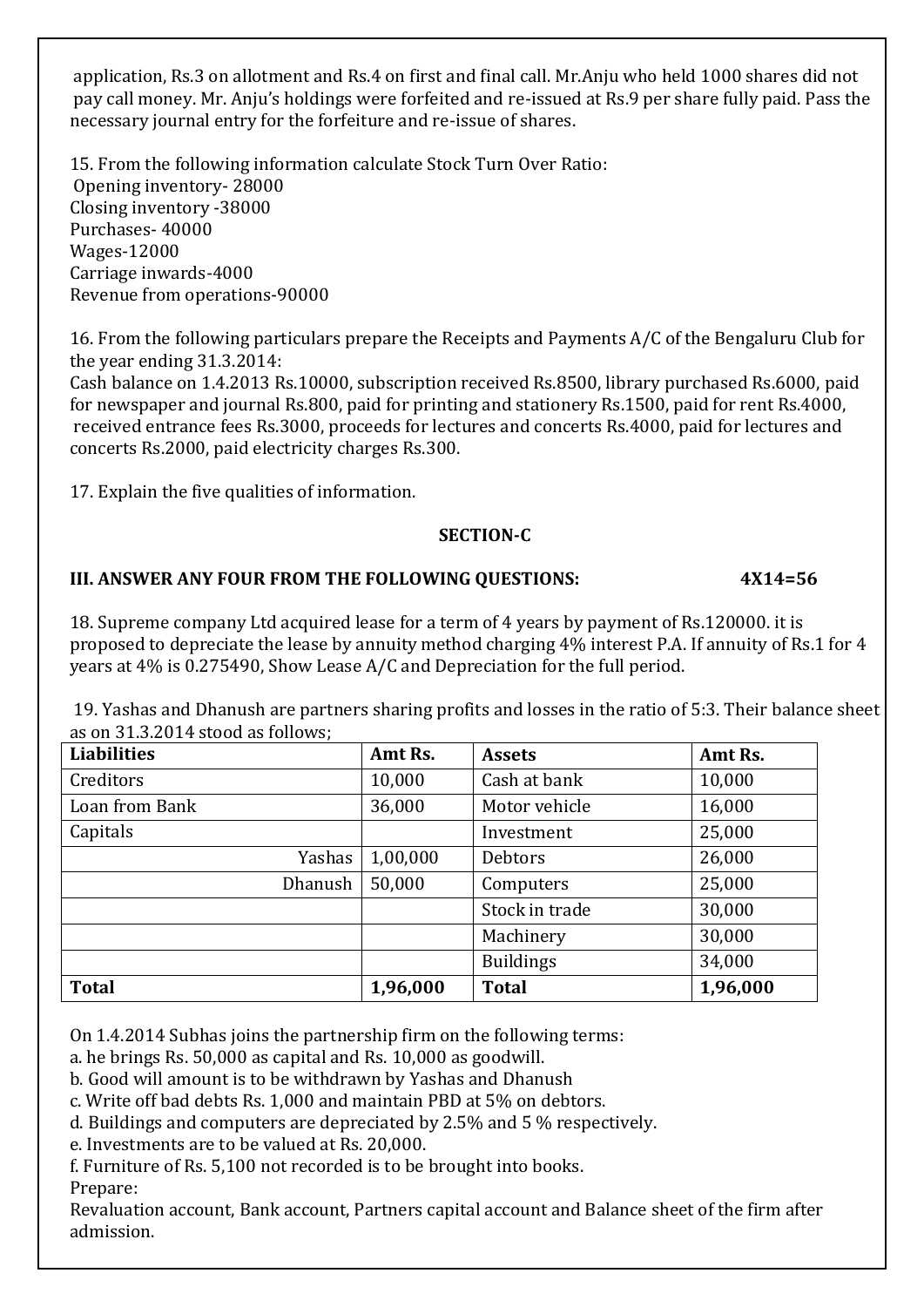20. M, N and O are partners sharing profits and losses in the ratio of 2:2:1 Their Balance sheet as on 31.3.2014 was as follows:

| Balance sheet as on 31.3.2014    |       |         |                         |      |         |
|----------------------------------|-------|---------|-------------------------|------|---------|
| <b>Liabilities</b>               |       | Amt Rs. | <b>Assets</b>           |      | Amt Rs. |
| <b>Bills Payable</b>             |       | 9,300   | Cash in hand            |      | 5,000   |
| Creditors                        | 6,000 |         | <b>Bills receivable</b> |      | 6400    |
| Less: Provision for discount 300 |       | 5,700   | Stock                   |      | 18000   |
| Capitals                         |       |         | <b>Debtors</b>          | 7000 |         |
| M                                |       | 30,000  | Less: PBD               | 400  | 6,600   |
| N                                |       | 20,000  | Joint life policy       |      | 4000    |
| 0                                |       | 20,000  | Machinery               |      | 45000   |
| Joint life policy fund           |       | 5,000   | Prepaid rent            |      | 5000    |
| <b>Total</b>                     |       | 90,000  | <b>Total</b>            |      | 90,000  |

Adjustments:

The firm was dissolved on the above date:

I. M took over joint life policy for Rs. 5000.

II. Stock realized Rs.25000, Debtors realized Rs.4100, and Machinery was sold for Rs.58000.

III. Bills on hand realized in full.

IV. One bill for Rs.500 under discount was dishonored and had to be paid by the firm.

V. Creditors were paid Rs.5700 in full settlement and bills payable paid in full.

Prepare realization A/C, partner's capital A/C and cash A/C.

21. Sachin company Ltd issues 50000 equity shares of Rs.100 each at a premium of Re.10 (allowed at the time of allotment). The amount payable is as follows :

On application Rs.30, on allotment Rs.30, on first and final call Rs.50.

Roopa holding 500 shares did not pay final call money. Her shares were forfeited. These shares are reissued to Deepa at Rs.80 per share. Pass the necessary journal entries.

22. From the following Trial Balance, Prepare the Final Accounts of Hindustan Trading Company Ltd. for the accounting period 31-MAR-2014.

| Sl. No         | <b>Particulars</b>                             | Debit (Rs.) | Credit (Rs.) |
|----------------|------------------------------------------------|-------------|--------------|
| 1              | <b>Sales</b>                                   |             | 21,00,000    |
| $\overline{2}$ | Purchase of goods                              | 2,50,000    |              |
| 3              | Share capital (Equity shares of<br>Rs.10 each) |             | 3,00,000     |
| $\overline{4}$ | Opening inventories                            | 1,25,000    |              |
| 5              | Salaries and wages                             | 2,37,000    |              |
| 6              | Cost of raw materials consumed                 | 8,50,000    |              |
| 7              | 10% Debentures                                 |             | 5,00,000     |
| 8              | Trade receivables                              | 5,50,000    |              |
| 9              | General reserve                                |             | 72,000       |
| 10             | Rent                                           | 2,15,000    |              |
| 11             | Staff welfare expenses                         | 85,000      |              |
| 12             | Commission on sales                            | 2,10,000    |              |
| 13             | Interest expenses                              | 55,000      |              |
| 14             | Rates and taxes                                | 88000       |              |
| 15             | Surplus                                        |             | 86,000       |
| 16             | <b>Bank OD</b>                                 |             | 15,000       |
| 17             | <b>Trade Payables</b>                          |             | 1,92,000     |
| 18             | <b>Buildings</b>                               | 5,00,000    |              |
| 19             | Depreciation on Buildings                      | 50,000      |              |
| 20             | <b>Bad Debts</b>                               | 50,500      |              |
|                | <b>Total</b>                                   | 32,65,500   | 32,65,500    |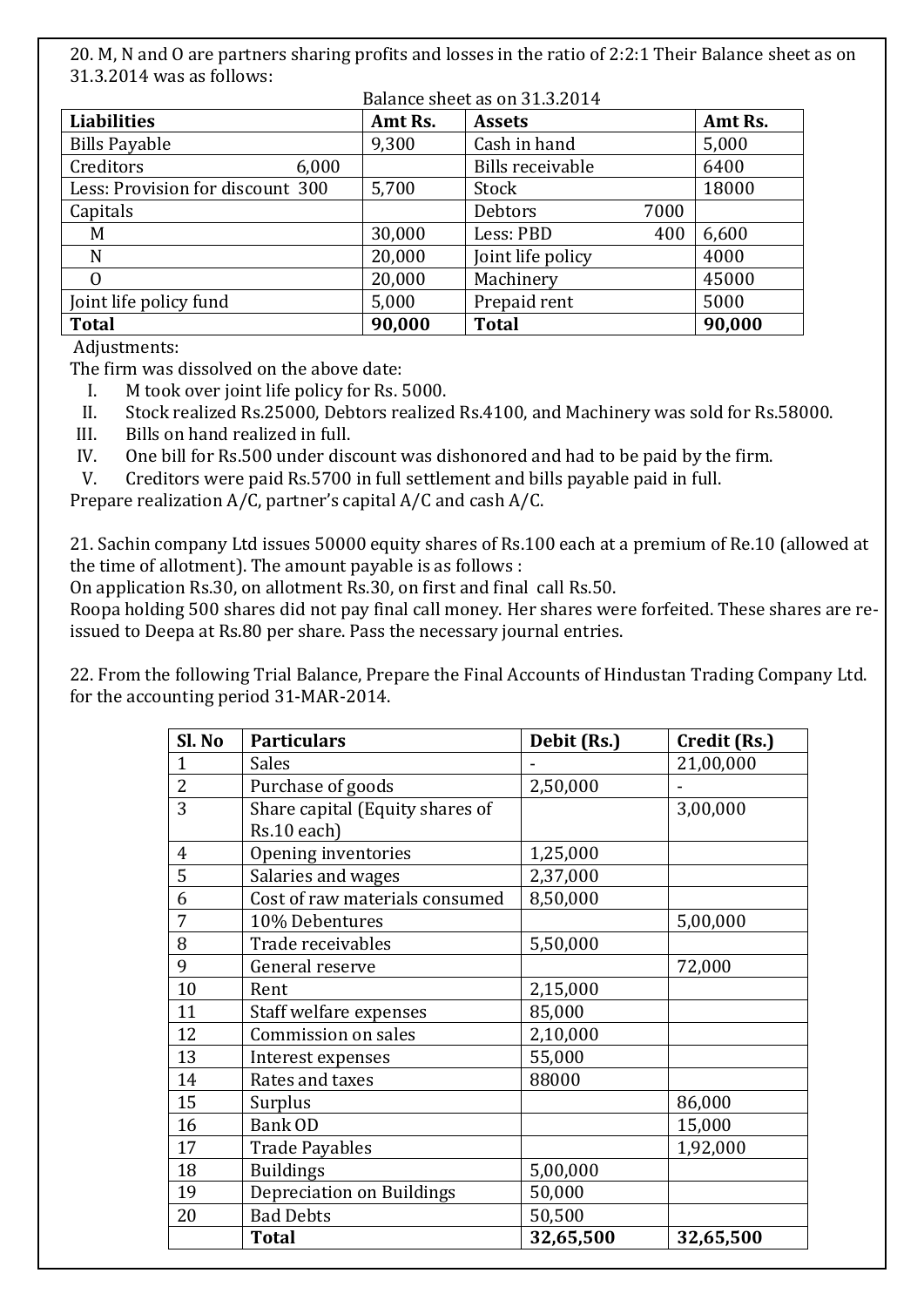Adjustments:

a. Closing inventories Rs. 1,85,000.

b. Create provision for taxation at 30 %.

c. Transfer to General Reserve Rs. 15,000.

d. Directors Proposed dividend of 3%.

e. Provide for Outstanding Rent Rs. 12,500 and further Provide bad debts at 5%on Trade Receivables.

23. From the following balance sheet, prepare common size balance sheet of KSM Co.Ltd, as on 31<sup>st</sup> march 2014 and 2015.

| <b>Particulars</b>       | 31-3-2014 | 31-3-2015 |
|--------------------------|-----------|-----------|
|                          | (Rs.)     | (Rs.)     |
| <b>Liabilities:</b>      |           |           |
| Share capital            | 200000    | 200000    |
| General reserve          | 40000     | 40000     |
| Profit and loss A/C      | 16000     | 14500     |
| Long term loan           | 18000     | 20000     |
| Creditors                | 5000      | 5000      |
| <b>Bills payable</b>     | 2000      | 2900      |
| <b>Bank overdraft</b>    | 15000     | 14500     |
| Out standing expenses    | 2000      | 1600      |
| <b>TOTAL LIABILITIES</b> | 298000    | 298000    |
| Assets:                  |           |           |
| Land buildings           | 50000     | 70000     |
| Plant and machinery      | 100000    | 100000    |
| Furniture                | 30000     | 62000     |
| Stock                    | 7000      | 8000      |
| Debtors                  | 40000     | 58000     |
| <b>Bills receivable</b>  | 50000     | 43500     |
| Cash                     | 10000     | 14500     |
| Prepaid expenses         | 11000     | 36000     |
| <b>TOTAL ASSETS</b>      | 298000    | 298000    |

24. Cricket Club of Mangalore was started on 1.4.2014. It's Receipts and Payments account for the year ending 31-03-2015 was as follows:

| <b>Receipts</b>         | Amount(Rs.) | Receipts and Payments $A/G$ for the year ending $31$ -03-2013<br><b>Payments</b> | Amount(Rs.) |
|-------------------------|-------------|----------------------------------------------------------------------------------|-------------|
| To donations            | 75000       | By Tournament expenses                                                           | 12300       |
| To Tournament Fund      | 30000       | By furniture                                                                     | 13800       |
| To Life membership fees | 12000       | By sports equipment                                                              | 32100       |
| To entrance fees        | 2000        | By Honorarium                                                                    | 12000       |
| To fees from function   | 23000       | By other expenses                                                                | 5000        |
| To subcriptions         | 10000       | By printing                                                                      | 2200        |
|                         |             | By rent                                                                          | 2500        |
|                         |             | By salaries                                                                      | 7000        |
|                         |             | By postage                                                                       | 330         |
|                         |             | By fixed deposit in bank                                                         | 55000       |
|                         |             | By cash balance                                                                  | 9770        |
|                         | 152000      |                                                                                  | 152000      |

Receipts and Payments A/C for the year ending 31-03-2015